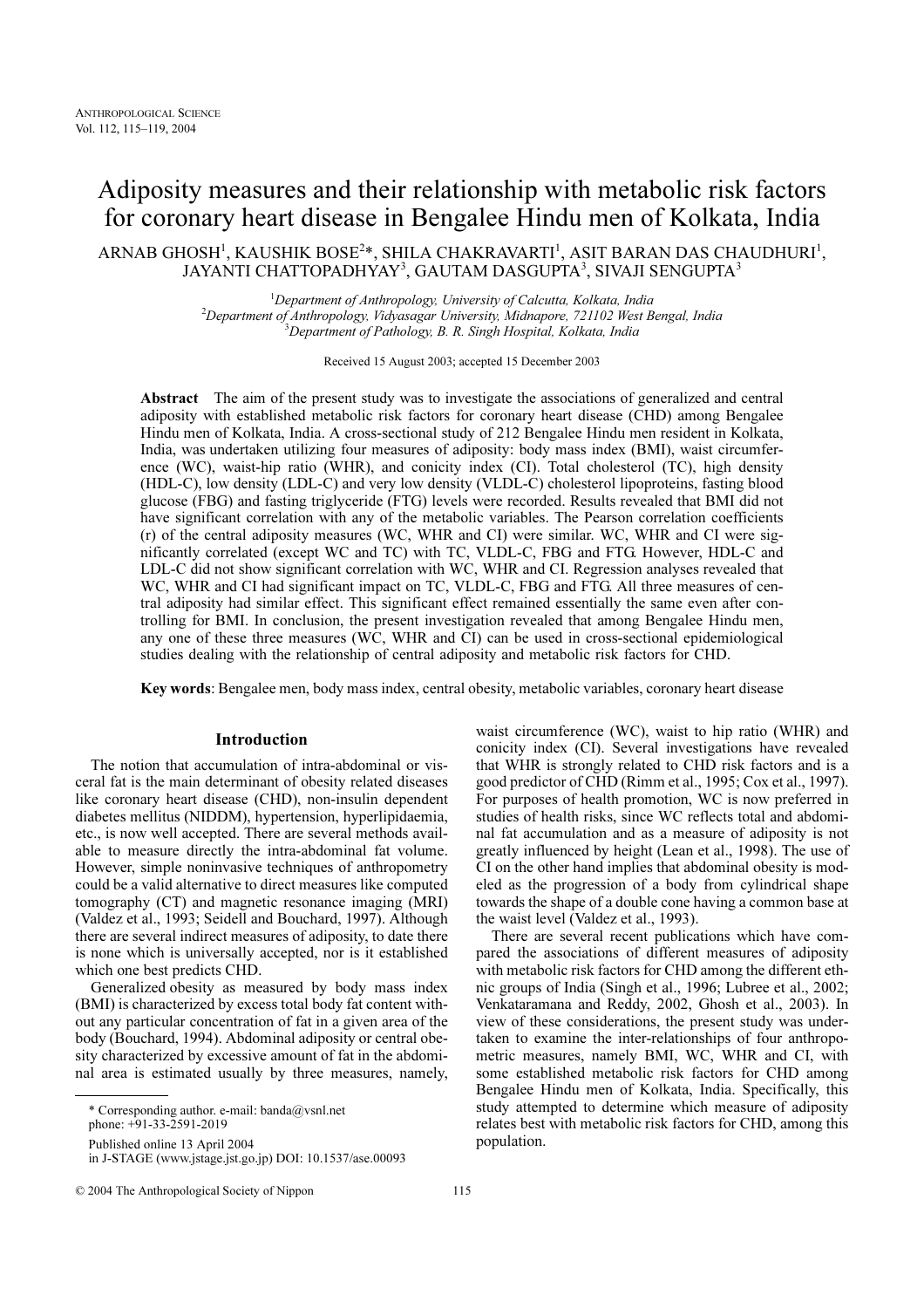## Materials and Methods

## Study population

The present study was conducted during the period of December 1999 to July 2000 at the outpatients department of B. R. Singh Hospital, Eastern Railways, Kolkata. A total of 212 male railway employees aged over 30 years participated in a health check-up program. All individuals were urban dwellers belonging to the Bengalee Hindu population. Bengalee Hindu population is a distinct ethnic group (Ghosh et al., 2001). Ethnicity of the subjects was verified based on the answer to a specific question used in the questionnaire. Anthropometric and lipid profile measurements were made after the subjects had completed a questionnaire which included questions on their age, medical history, exercise undertaken, alcohol consumption and smoking status. A total of five subjects were receiving treatment either for high cholesterol or diabetes and they were included in the analyses and presented here since the removal of these individuals does not result in any significant changes to the conclusions.

#### Anthropometric measurements

Height, weight, waist and hip circumferences were made using standard techniques (Lohman et al., 1988) by a trained investigator (AG). Height (anthropometer, Harpenden, UK) and weight (weighing scale, Doctor Beliram and Sons, New Delhi, India) were measured to the nearest 0.1 cm and 0.5 kg, respectively. Waist and hip circumferences were measured to the nearest 0.1 cm using a tape measure (Triced, Shanghai, China).

Body Mass Index (BMI), Waist-Hip ratio (WHR) and Conicity Index (CI) were computed using the standard formula (Valdez et al., 1993):

 $BMI = Weight (kg) / Height^2 (m^2)$ WHR = Waist circumference (cm) / Hip circumference (cm)  $CI = WC$  (m) / (0.109)  $\sqrt{(Weight (kg)/Height (m))}$ 

#### Metabolic variables

A fasting blood sample of 7 ml was collected from each subject for the determination of metabolic variables. All subjects had maintained an overnight fast (at least 12 hours duration) prior to blood collection. Plasma was separated by centrifugation at 1000x g for 20 minutes at room temperature within 2 hours of collection. Estimation of total cholesterol (TC), fasting blood glucose (FBG) and fasting triglyceride (FTG) were done on separated plasma using a Technicon RA-XT autoanalyzer (Technicon Instruments Corporation, NY., USA). High density lipoprotein cholesterol (HDL-C) was measured after an overnight stand of plasma in refrigerator and then precipitation of non-high density lipoproteins (LDL-C, VLDL-C, chylomicrons) with manganese-heparin substrate (Varley et al., 1980).

Values of low density lipoprotein cholesterol (LDL-C) and very low density lipoprotein cholesterol (VLDL-C) were estimated using the following formulae (Friedwald et al., 1972):

 $LDL - C = TC - (HDL + FTG/5)$ VLDL -  $C = FTG/5$ 

All biochemical analyses were done at the Biochemistry Unit of the Department of Pathology, B. R. Singh Hospital, Kolkata. All metabolic variables were measured in mmol/l.

#### Statistical analyses

Correlation studies were undertaken using Pearson correlation coefficients (r). Linear regression analyses were used to investigate the relationship of WC, WHR and CI with the metabolic variables. The metabolic variables (each separately) were the dependent variables. All statistical analyses were performed using the SPSS (Statistical Package for Social Sciences) Version 5.

## Results

The mean age of the study population was 50.8 years (sd = 10.2 years). The majority of the subjects were nonsmokers (68.4%) leading a sedentary lifestyle (95.3%). None of them regularly consumed alcohol. Table 1 presents the mean, standard error of mean and standard deviations of the anthropometric and metabolic variables and indices of the Bengalee Hindu men.

Age did not have any significant correlation with BMI, WC, WHR and CI. The results of correlation analyses of the adiposity measures and metabolic variables are presented in Table 2. BMI did not have significant correlation with any of the metabolic variables. The Pearson correlation coefficients (r) of WC, WHR and CI were similar. Furthermore, WC, WHR and CI were significantly correlated (except WC and TC,  $r = 0.12$ ,  $p < 0.08$ ) with TC (WHR:  $r = 0.0169$ ; CI: 0.157), VLDL-C (WC: r = 0.169; WHR: 0.163; CI: 0.189), FBG (WC: r = 0.202; WHR: 0.241; CI: 0.244) and FTG (WC: r = 0.169; WHR: 0.163; CI: 0.198). However, HDL-C and LDL-C did not show significant correlation with any measure of central adiposity.

Since there was significant correlation between WC, WHR and CI with TC, VLDL-C, FBG and FTG, regression analyses were undertaken to test the impact of the three measures of central adiposity on these metabolic variables. It was observed (Table 3) that these three measures of central

Table 1. Anthropometric and metabolic characteristics of the study population  $(n = 212)$ 

| Variable                       | Mean  | sem   | sd    |
|--------------------------------|-------|-------|-------|
| Anthropometric                 |       |       |       |
| Height (cms)                   | 164.7 | 0.45  | 6.59  |
| Weight (kgs)                   | 64.9  | 0.63  | 9.16  |
| BMI (kg/m <sup>2</sup> )       | 23.9  | 0.19  | 2.80  |
| Waist circumference (cm)       | 87.2  | 0.46  | 6.63  |
| Hip circumference (cm)         | 90.3  | 0.34  | 4.92  |
| Waist-Hip ratio                | 0.966 | 0.003 | 0.041 |
| Conicity index                 | 1.279 | 0.004 | 0.057 |
| Metabolic                      |       |       |       |
| Total cholesterol (mmol/l)     | 5.51  | 0.06  | 0.91  |
| HDL cholesterol (mmol/l)       | 1.24  | 0.01  | 0.13  |
| LDL cholesterol (mmol/l)       | 3.26  | 0.05  | 0.74  |
| VLDL cholesterol (mmol/l)      | 0.46  | 0.02  | 0.24  |
| Fasting blood glucose (mmol/l) | 6.26  | 0.07  | 1.07  |
| Fasting triglyceride (mmol/l)  | 2.30  | 0.08  | 1.21  |

 $sem = standard error of mean, sd = standard deviation.$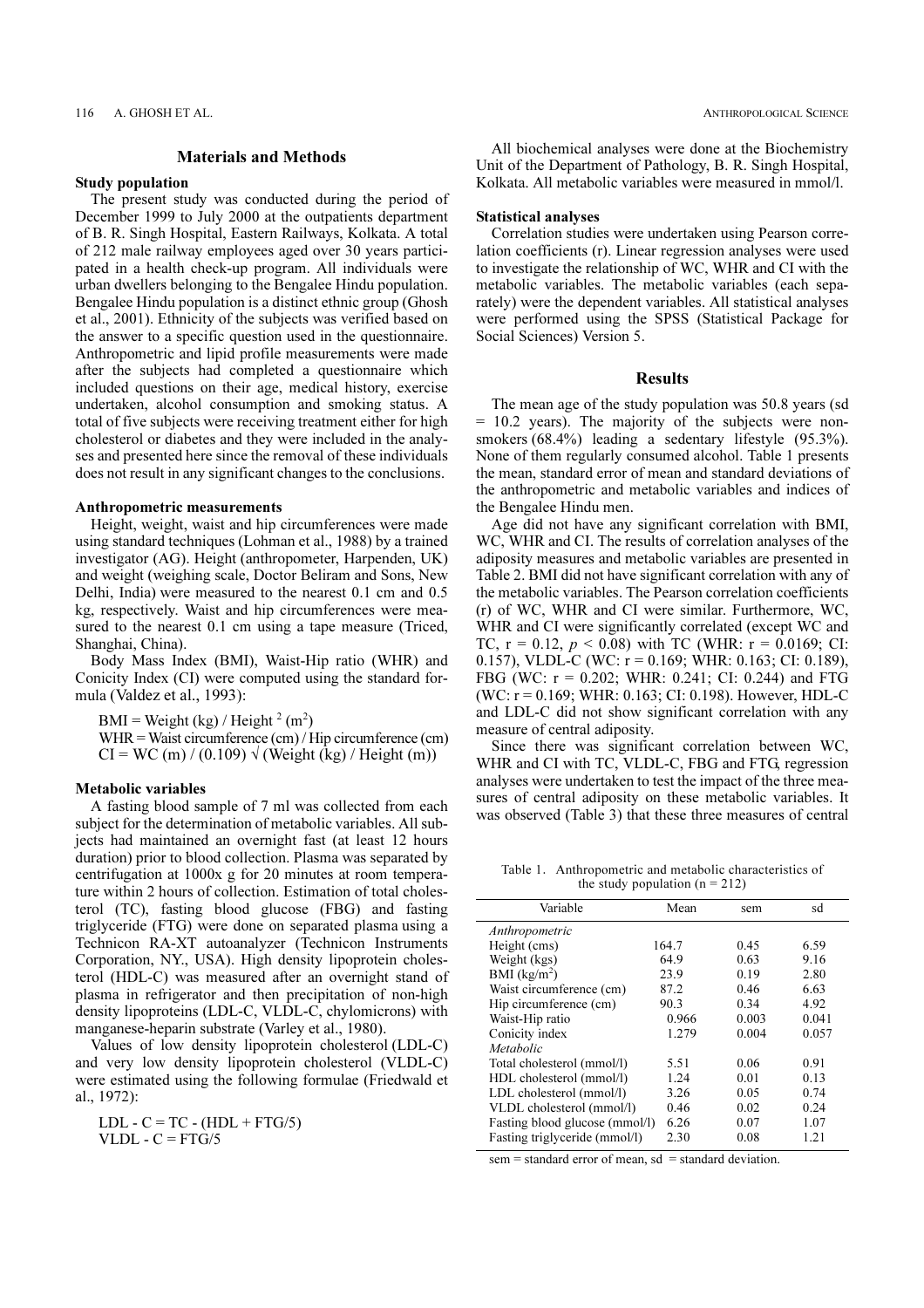Table 2. Pearson correlation coefficient (r) of BMI, WC, WHR and CI with metabolic variables

| Adiposity measures             | Metabolic variables                     |                                     |                                        |                                              |                                                |                                              |
|--------------------------------|-----------------------------------------|-------------------------------------|----------------------------------------|----------------------------------------------|------------------------------------------------|----------------------------------------------|
|                                | TC                                      | HDL-C                               | LDL-C                                  | VLDL-C                                       | FBG                                            | <b>FTG</b>                                   |
| BMI<br>WC.<br><b>WHR</b><br>CI | 0.024<br>0.119<br>$0.169**$<br>$0.157*$ | $-0.034$<br>0.017<br>0.038<br>0.095 | $-0.057$<br>$-0.031$<br>0.029<br>0.047 | 0.059<br>$0.169**$<br>$0.163**$<br>$0.189**$ | 0.089<br>$0.202**$<br>$0.241***$<br>$0.244***$ | 0.059<br>$0.169**$<br>$0.163**$<br>$0.198**$ |

 $BMI = Body$  mass index,  $WC = Wait$  circumference,  $WHR = Wait$  hip ratio,  $CI = Conicity$  index.

TC = Total cholesterol, HDL-C = High density lipoprotein cholesterol, LDL-C = Low density lipoprotein cholesterol, VLDL-C = Very low density lipoprotein cholesterol, FBG = Fasting blood glucose, FTG = Fasting triglyceride.

 $* p < 0.05, ** p < 0.01, ** p < 0.001.$ 

Table 3. Regression of central adiposity measures with TC, VLDL-C, FBG and FTG

| Central<br>adiposity<br>measure | B     | s.e.B | Beta  | t     | $\overline{p}$    |  |  |  |
|---------------------------------|-------|-------|-------|-------|-------------------|--|--|--|
| Metabolic variable $= TC$       |       |       |       |       |                   |  |  |  |
| WC                              | 0.016 | 0.009 | 0.119 | 1.739 | ${}_{\leq 0.080}$ |  |  |  |
| WHR                             | 3.796 | 1.524 | 0.169 | 2.490 | < 0.025           |  |  |  |
| СI                              | 2.508 | 1.092 | 0.157 | 2.297 | ${}_{0.025}$      |  |  |  |
| Metabolic variable = $VLDL-C$   |       |       |       |       |                   |  |  |  |
| WС                              | 0.006 | 0.002 | 0.169 | 2.482 | ${}_{0.025}$      |  |  |  |
| WHR                             | 0.970 | 0.405 | 0.163 | 2.394 | < 0.025           |  |  |  |
| СI                              | 0.804 | 0.288 | 0.189 | 2.787 | ${}_{0.01}$       |  |  |  |
| Metabolic variable = $FBG$      |       |       |       |       |                   |  |  |  |
| WС                              | 0.033 | 0.011 | 0.202 | 2.987 | ${}_{0.005}$      |  |  |  |
| <b>WHR</b>                      | 6.308 | 1.755 | 0.241 | 3.594 | ${}_{0.0005}$     |  |  |  |
| СI                              | 4.565 | 1.254 | 0.244 | 3.641 | < 0.0005          |  |  |  |
| Metabolic variable $= FTG$      |       |       |       |       |                   |  |  |  |
| WС                              | 0.031 | 0.012 | 0.169 | 2.482 | ${}_{0.025}$      |  |  |  |
| <b>WHR</b>                      | 4.852 | 2.027 | 0.163 | 2.394 | ${}_{0.025}$      |  |  |  |
| СI                              | 4.018 | 1.442 | 0.189 | 2.787 | ${}_{0.01}$       |  |  |  |

Abbreviations as in Table 2.

 $B =$ sample segression coefficient, s.e. $B =$ standard error of regression coefficient, Beta = population regression coefficient,  $p =$  probablility.

adiposity had similar effect. The three measures of central adiposity had significant effect (except WC and TC,  $t =$ 1.793,  $p < 0.08$ ) on TC (WHR: t = 2.49; CI: 2.297), VLDL-C (WC:  $t = 2.482$ ; WHR: 2.394; CI: 2.787), FBG (WC:  $t =$ 2.987; WHR: 3.594; FBG: 3.641) and FTG (WC: t = 2.482; WHR: 2.394; CI: 2.787). This significant effect of WC, WHR and CI remained (results not shown) even after controlling for BMI.

## Discussion

Abdominal obesity is a major contributor to the development of several metabolic complications like hypertension, dyslipidaemia, hyperlipidaemia and insulin resistance and NIDDM. It is also the most consistent risk factor for the development of CHD. Although there are several methods now available to measure abdominal fat volume directly, these are very costly and not practical for population studies. Therefore most population based cross sectional studies linking fat distribution to CHD risk factors have relied on anthropometric measurements (Valdez et al., 1993; Seidell and Bouchard, 1997; Bose and Mascie-Taylor, 1998; Kopelman, 2000; Yasmin and Mascie-Taylor, 2000). In the present study, we have used anthropometric indicators of generalized (BMI) and abdominal (WC, WHR and CI) adiposity and have attempted to examine which measure of adiposity best relates to the established metabolic risk factors for CHD among Bengalee Hindu men of Kolkata, India. Results of the present study indicated that there existed no significant relationship of BMI with any of the metabolic risk factors for CHD. Similar results were obtained in a recent study among migrant Indians in Britain (Bose and Mascie-Taylor, 1997) which also reported that BMI did not have significant association with metabolic risk factors of CHD. These results suggest that among Indians, both migrant as well as native, BMI does not have strong association with metabolic risk factors of CHD.

However, all three measures of abdominal adiposity (WC, WHR and CI) had significant (except WC and TC) associations with TC, VLDL-C, FBG and FTG. The correlations of WC, WHR and CI were similar. It has also been reported from Britain (Bose and Mascie-Taylor, 1998) that WHR and CI were significantly correlated with TC among migrant South Asians. It therefore seems that among South Asians, both migrant as well as native, central adiposity is significantly associated with metabolic risk factors of CHD. On the other hand, central adiposity was not significantly related to HDL-C and LDL-C among the Bengalee Hindu men. A recent study from Rajasthan N. W. India (Gupta and Majumdar, 1994) had also found no significant association between WHR with HDL-C and LDL-C. No significant association of WHR and CI with HDL-C and LDL-C has also been reported from The Netherlands, Poland and Portugal (Valdez et al., 1993). Results of the regression analyses further vindicated the positive impact of WC, WHR and CI on TC, VLDL-C, FBG and FTG.

Among the three measures of central adiposity, the common parameter is WC, and strong, positive correlation of measures of abdominal adiposity with established risk factors for CHD indicated the atherogenic nature of enlarged WC. Another interesting finding is that the relationship of the three measures of central adiposity were similar confirming a trend earlier reported among migrant South Asians in Britain (Bose and Mascie-Taylor, 1998). Absence of significant heterogeneity between the correlation coefficients of WC, WHR and CI suggested that all of them related equally with the metabolic risk factors of CHD. Therefore, none of these three measures can be preferred over the other, as surrogate measures of central adiposity in cross-sectional epi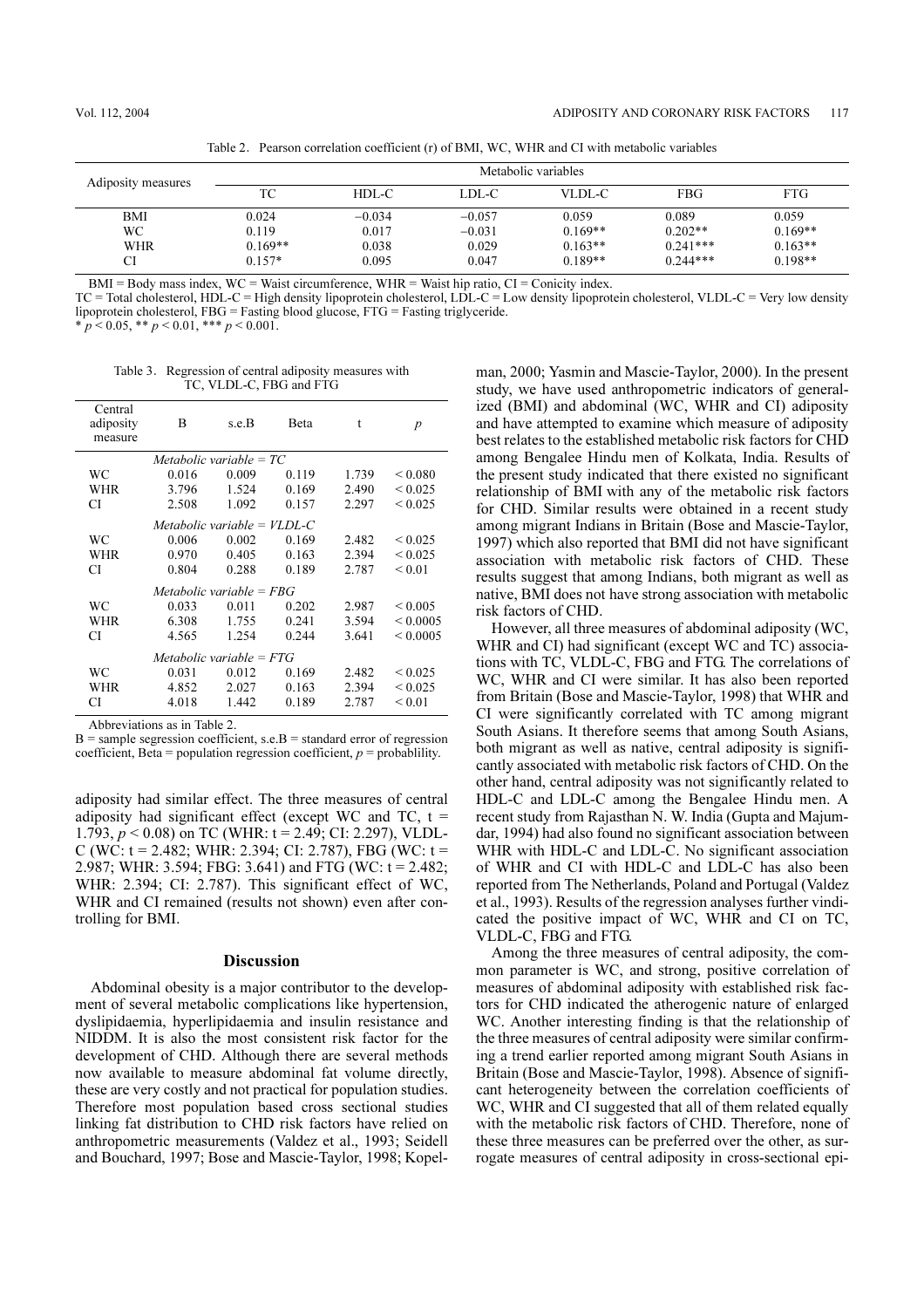demiological investigation of risk factors of CHD among Bengalee men.

However, cross-sectional studies like the present one can only highlight the association between central adiposity and metabolic risk factors of CHD. Prospective studies involving various measures of central adiposity and established risk factors of CHD are required before any particular measure of central adiposity can be recommended for use to predict CHD incidence among Bengalees. Such studies are lacking from India. Since there are sex differences in body fat distribution, investigations should be undertaken among females to investigate whether these measures of central adiposity relate similarly with the established metabolic risk factors of CHD. To date, no investigation on these lines have been carried out among the Bengalee ethnic group. The association of central adiposity with metabolic risk factors is not the same in all ethnic groups. Since there exists vast ethnic heterogeneity in India, it would be interesting to study other populations to determine whether the trend observed in the present study also exists among these groups. There is a paucity of data on the association of central adiposity and metabolic risk factors of CHD among various ethnic groups in India (Singh et al., 1996; Joseph et al., 2000; Misra et al., 2001a, b, 2002; Lubree et al., 2002; Reddy et al., 2002; Sethi et al., 2002; Venkataramana and Reddy, 2002). Furthermore from anthropological viewpoint, there is a necessity of analyzing and comparing data among different populations of the world including Bengalee Hindu men to know the relationships between the adiposity measures and metabolic risk factors for coronary heart disease.

## **Conclusions**

The present investigation revealed that among Bengalee Hindu men, cross-sectional epidemiological studies dealing with the relationship of central adiposity and metabolic risk factors for coronary heart disease, can utilize any one of the three measures of central adiposity, namely waist circumference, waist-hip ratio and conicity index.

## Acknowledgments

Dr. G. Hariharan (C.M.D.) and Dr. N. Ghosh (M.D.) of Eastern Railways are gratefully acknowledged for granting permission as well as providing the necessary facilities to undertake this study. Dr. Kaushik Bose was a recipient of a Senior Research Associateship of the Council for Scientific and Industrial Research (C.S.I.R.), Government of India. The technical staff of the Department of Pathology, B. R. Singh Hospital is acknowledged for their help during data collection. Grateful thanks are also due to DSA Phase - II, UGC Programme, Department of Anthropology, Calcutta University for providing financial assistance. Prof. Ranjana Ray, Head of Department of Anthropology, University of Calcutta is acknowledged for providing the necessary facilities to conduct this study.

#### References

- Bose K. and Mascie-Taylor C.G.N. (1997) Interrelationships of age and the body mass index with risk factors of non-insulin dependent diabetes in European and migrant Asian males. American Journal of Human Biology, 9: 291–296.
- Bose K. and Mascie-Taylor C.G.N. (1998) Conicity index and waist-hip ratio and their relationship with total cholesterol and blood pressure in middle-aged European and migrant Pakistani men. Annals of Human Biology, 25: 11–16.
- Bouchard C. (1994) Genetics of human obesities: introductory notes. In: C. Bouchard (ed.), "The Genetics of Obesity," CRC Press, Boca Raton, pp. 1–15.
- Cox B.D., Wichlelow M.J., Ashwell M., Prevost A.T., and Lejeune S.R.E. (1997) Association of anthropometric indices with elevated blood pressure in British adults. International Journal of Obesity, 21: 674–680.
- Friedewald W.T., Levy R.E., and Frederickson D.S. (1972) Estimation of the concentration of low density lipoprotein cholesterol in plasma without use of the ultracentrifuge. Clinical Chemistry, 18: 499–502.
- Ghosh A., Bose K., and Das Chaudhuri A.B. (2001) Age and sex variations in adiposity and central fat distribution among elderly Bengalee Hindus of Calcutta, India. Annals of Human Biology, 28: 616–623.
- Ghosh A., Bose K., and Das Chaudhuri, A.B. (2003) Association of food patterns, central obesity measures and metabolic risk factors for coronary heart disease (CHD) in middle aged Bengalee Hindu men, Calcutta, India. Asia Pacific Journal of Clinical Nutrition, 12: 166–177.
- Gupta R. and Majumdar S. (1994) Correlation of Waist-Hip Ratio with Coronary Heart Disease and Risk Factor Prevalence in a Rural Male Population. Indian Heart Journal, 46: 145–148.
- Joseph A., Kutty V., and Soman C.R. (2000) High risk for coronary heart disease in Thiruvananthapuram city: a study of serum lipids and the risk factors. Indian Heart Journal, 52: 29–35.
- Kopelman P.G. (2000) Obesity as a medical problem. Nature, 404: 635–643.
- Lean M.E.J., Han T.S., and Seidell J.C. (1998) Impairment of health and quality of life in people with large waist circumference. Lancet 351: 853–856.
- Lohman T.G, Roche A.F., and Martorell R. (1988) Anthropometric Standardization Reference Manual. Human Kinetics Books, Chicago.
- Lubree H.G., Rege S.S., Bhat D.S., Raut K.N., Panchnadikar A., Jogelkar C.V., Yajnik C.S., Shetty P., and Yudkin J. (2002) Body fat and cardiovascular risk factors in Indian men in three geographical locations. Food and Nutrition Bulletin, 23 (3 Supplement): 146–149.
- Misra A., Pandey R.M., Devi J.R., Sharma R., Vikram N.K., and Khanna N. (2001a) High prevalence of diabetes, obesity and dyslipidaemia in urban slum population in northern India. International Journal of Obesity and Related Metabolic Disorders, 25: 1722–1729.
- Misra A., Sharma R., Pandey R.M., and Khanna N. (2001b) Adverse profile of dietary nutrients, anthropometry and lipids in urban slum dwellers of Northern India. European Journal of Clinical Nutrition, 55: 727–734.
- Misra A., Athiko D., Sharma R., Pandey R.M., and Khanna N. (2002) Non-obese hyperlipidaemic Asian northern Indian males have adverse anthropometric profile. Nutrition Metabolic Cardiovascular Disease, 12: 178–183.
- Reddy K.K., Rao A.P., and Reddy T.P. (2002) Socioeconomic status and the prevalence of coronary heart disease risk factors. Asia Pacific Journal of Clinical Nutrition, 11: 98–103.
- Rimm E.B., Stampfer M.J., Giovannucci E., Ascherio A., Spiegelmen D., Colditz G.A., and Willet W.C. (1995) Body size and fat distribution as predictors of coronary heart dis-